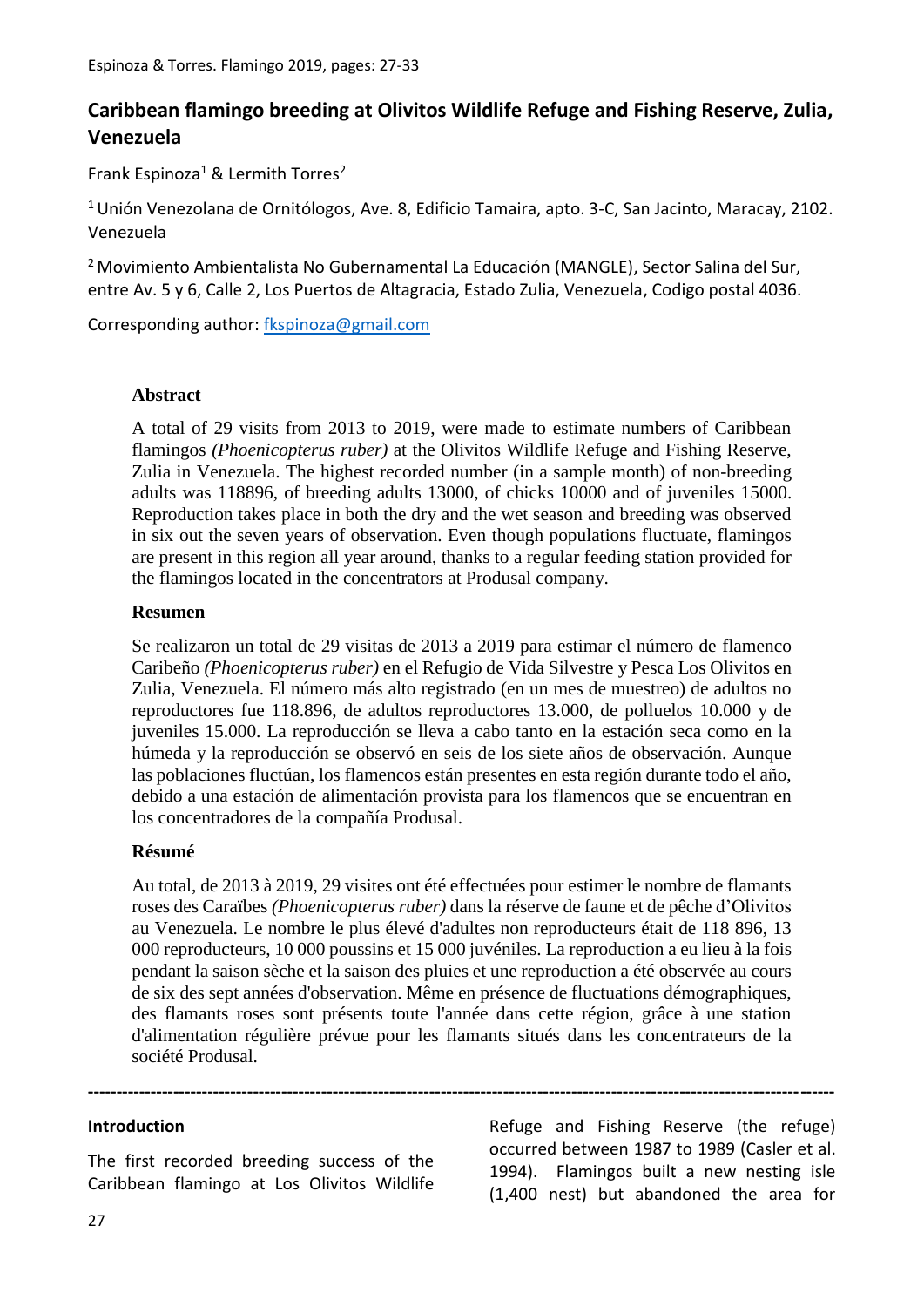#### Espinoza & Torres. Flamingo 2019, pages: 27-33

disturbance (building of dikes, flooding of nest, poaching, eggs colleting, military artillery practices) failing to breed for the next 10 years (Pirela 2000). Flamingo population numbers in Venezuela at that time was 38,000 (Espinoza et al. 2000). Flamingos returned to nest 1999 (1,100 nests) and bred successfully and building in 2004 another nesting island (4,800 mounds) (Espinoza and Perozo 2006). Since food availability was improving because of the solar salt works nearby, flamingo started breeding in dry and wet season (Espinoza y Perozo 2008), while expanding progressively the islet to 10,968 nest and fledging until 2012 approximately 176,000 chicks (Espinoza and Torres 2012), that leaded to an increase in the flamingo population numbers in Venezuela, in 2015 estimated in 207,628 (Saiz et al. 2016) individuals. In this article we summarise the

results of flamingo numbers and breeding success at the refuge between 2013 and 2019.

### Study Area

The Olivitos refuge is located in the eastern shore of El Tablazo Bay (10°50´N 71°23´W) in the state of Zulia. Is an estuarine system of 24,000 ha., mixed habitat types of mangrove (4,800ha), shallow open water (10,000ha), sandy beaches (1,800ha) and three narrow mangroves channels through which brackish water enters the refuge from el Tablazo Bay, while fresh water comes from Palmar river from the east, where the solar salt works is located, to the shallow open waters know as Los Corianos sector (Figure 1). Annual rainfall is almost 500mm. (Figure 2).



*Figure 1: Map of Olivitos Wildlife Refuge and Fishing Reserve, Zulia. Venezuela.*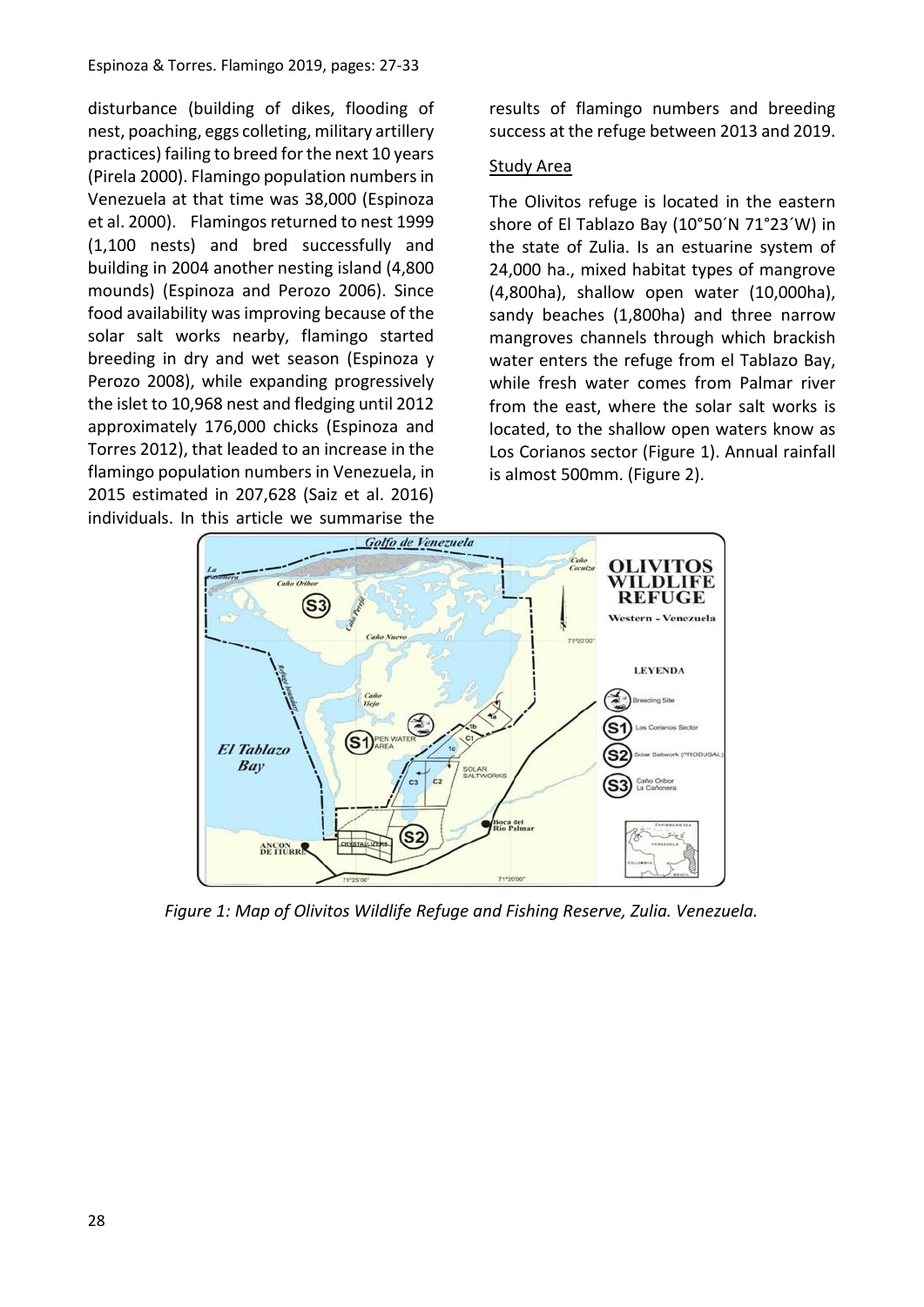

*Figure 2. Rainfall distribution at Olivitos Wildlife Refuge, Zulia, Venezuela.*

# **Methods**

Twenty-nine visits were made from 2013 to 2019, to estimate populations numbers of: Non-breeding adult flamingos from the eastern coast line of El Tablazo Bay to Los Corianos sector. Flamingos in breeding activity. Crèches of young's chicks in the surroundings and on the isle and juveniles present at Los Corianos sector. Direct estimations numbers were made from a distance of 400 to 500m to the isle. Although it was difficult to count flamingos and chick's that were in the back of the colony. We used 15x60 spotting scope, 8x40 binoculars and electronic camera to record (back-up) numbers of flamingos. Counting of nest mounds was done when de colony was empty.

# **Results**

Most of breeding activity at the refuge started between November and December, when moist conditions in the soil were still prevailing from previous precipitation months, allowing adult flamingos work with enough mud material to build and repair nest, while hundreds of adults begins to mate, laying eggs, incubate, hatch and continuing activities into the driest month of the year. For instance, estimations for the numbers of chicks, during February are: 2013 (2,000), 2014 (6,000), 2017 (2,000), and 2019 (3,000) all were very close in number (Table 1).

In 2015 we made more observations (12 visits), than any other year, finding the present of the highest number of nonbreeding adults during May (118,896) and June (111,4000), as well as juveniles in October (12,000). While the first chicks appeared in June, with peaks numbers between July and September. In June 2016, we counted groups of 7,000 adult flamingos on the nesting isle, repairing, building nest and displaying, however in our next visit in November, there was no sign of breeding success, only 120 juveniles almost one-yearold, indicating that some disturbing factors may have interrupted the colony and flamingo stop breeding.

In February 2017, we counted 7,000 adults on breeding activity and 2,000 chicks. We returned in August, counting several crèches totalling 10,000 chicks and 15,000 juveniles on the same day. Later in December 2017, a total of 13,000 breeding adults were estimated (highest number recorded) and 3000 chicks.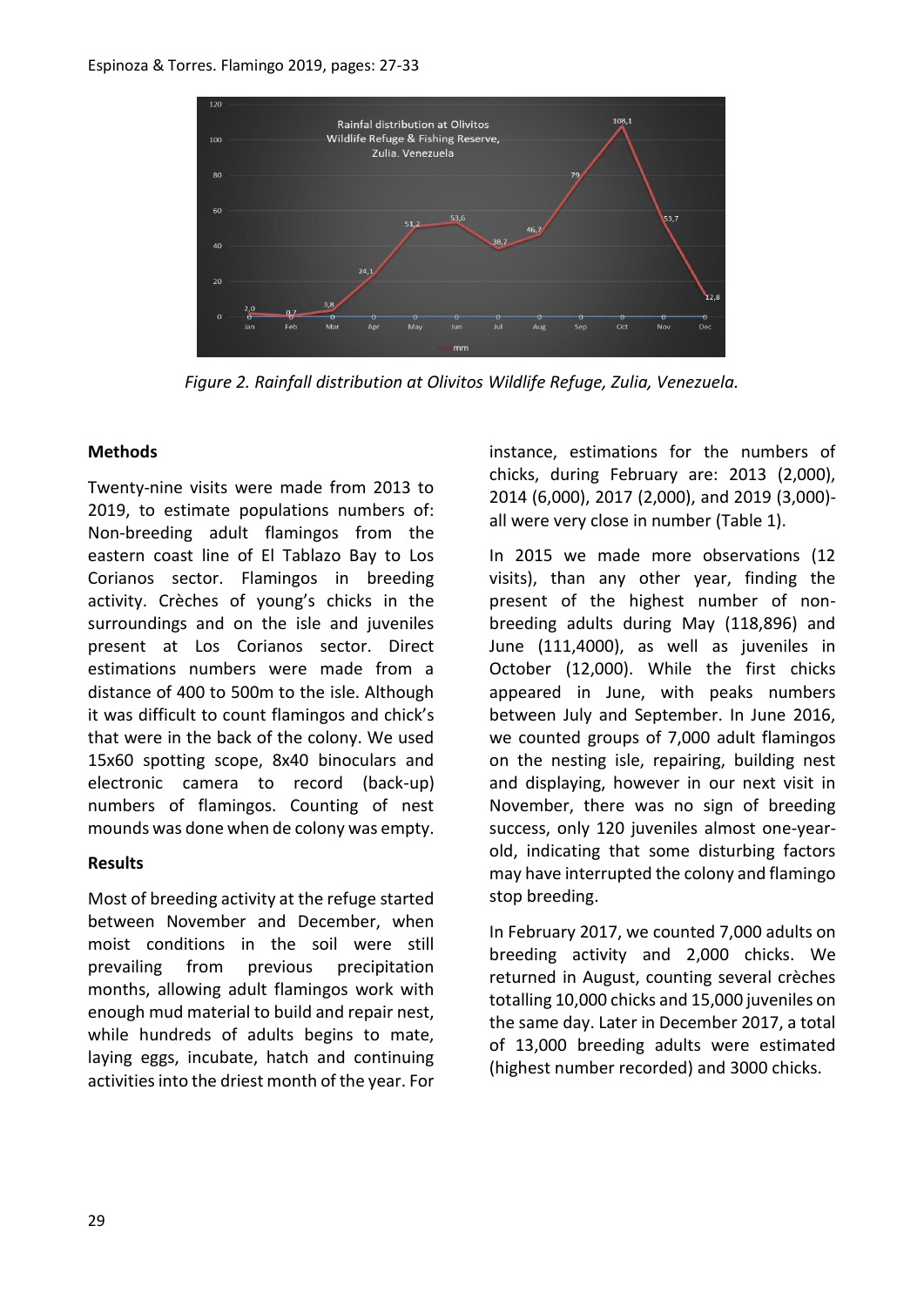| Date        | Est. num. non-  | Est. num.       | Est. num. chicks | Est. num.   | <b>Total</b> |
|-------------|-----------------|-----------------|------------------|-------------|--------------|
|             | breeding adults | breeding adults |                  | juveniles   |              |
| Feb 26 2013 | 78000           | 0               | 2000             | 10000       | 90000        |
| Jul 06 2013 | 33800           | 1200            | $\Omega$         | $\Omega$    | 35000        |
| Feb 10 2014 | 21700           | 8000            | 6000             | $\Omega$    | 35700        |
| Jul 05 2014 | 42855           | $\Omega$        | $\Omega$         | 2000        | 44855        |
| Feb 18 2015 | 89780           | $\Omega$        | $\Omega$         | $\Omega$    | 89780        |
| May 08 2015 | 118896          | 104             | 0                | $\Omega$    | 119000       |
| May 23 2015 | 115600          | 4000            | $\mathbf 0$      | $\mathbf 0$ | 119600       |
| May 26 2015 | 114400          | 5000            | $\mathbf 0$      | $\mathbf 0$ | 119400       |
| May 30 2015 | 113000          | 6000            | 0                | $\mathbf 0$ | 119000       |
| Jun 06 2015 | 111180          | 8000            | $\mathbf 0$      | $\mathbf 0$ | 119180       |
| Jun 14 2015 | 111400          | 8500            | 0                | $\mathbf 0$ | 119900       |
| Jun 24 2015 | 108500          | 11000           | 110              | $\mathbf 0$ | 119610       |
| Jul 13 2015 | 42400           | 11500           | 4000             | 1000        | 58900        |
| Jul 31 2015 | 91600           | 1000            | 2000             | 6000        | 100600       |
| Sep 13 2015 | 74200           | 500             | 5000             | 10000       | 89700        |
| Oct 17 2015 | 97500           | 100             | 300              | 12000       | 97900        |
| Jun 05 2016 | 37000           | 7000            | $\Omega$         | $\Omega$    | 44000        |
| Nov 19 2016 | 59175           | 0               | 0                | 120         | 59295        |
| Feb 18 2017 | 60200           | 7000            | 2000             | $\Omega$    | 69200        |
| Aug 08 2017 | 44728           | 5000            | 10000            | 15000       | 74728        |
| Sep 17-2017 | 53800           | 0               | $\Omega$         | 5000        | 58800        |
| Dec 15 2017 | 47600           | 13000           | 3000             | $\Omega$    | 636000       |
| Mar 24 2018 | 55915           | 5000            | 2000             | 7000        | 69915        |
| Apr 18 2018 | 41000           | 8000            | 4000             | 1700        | 54700        |
| Apr 28 2018 | 27200           | 4000            | 1200             | 6000        | 38400        |
| Jan 13 2019 | 56800           | 9000            | 6000             | 2000        | 73800        |
| Jan 25 2019 | 64300           | 10000           | 2000             | 3500        | 79800        |
| Feb 17 2019 | 72200           | 12000           | 3000             | 1000        | 78200        |
| May 11 2019 | 51200           | 6000            | 500              | 7000        | 64700        |

*Table 1: Monitoring of Caribbean Flamingo numbers and breeding activity at Los Olivitos Wildlife Refuge Venezuela, 2013-2019*

We did not monitor the breeding colony the first two months of 2018 but is highly possible that reproduction continue the path registered until December 2017, since in three consecutives visits from March to April, we estimated a total of 6,200 chicks and 14,700 juveniles. Finally, observations of the colony from January to February 2019, permitted an estimation of 11,000 chicks and 6,500 juveniles several months old, confirming that reproduction cycle have also started in the last months of 2018.

# Disturbance of the nesting island

On 11<sup>th</sup> March 2018, photos taken by a drone (Figure 4), showed the main nesting island broken in two segments, presumably washed away by a rainstorm and high tides, destroying many numbers of nests. For instance, previous numbers of nest mounds counted in 2009, were 10,968, when the main island was still consolidated. Another count of 7,257 nets made in 2013, showed a different of 3,711 fewer nests with respect to 2009 estimation. In 2014, a new nest count totalled 10,645 mounds, indicating an increase of 3,388 nest from previous estimation and very close to the results of 2009 estimation.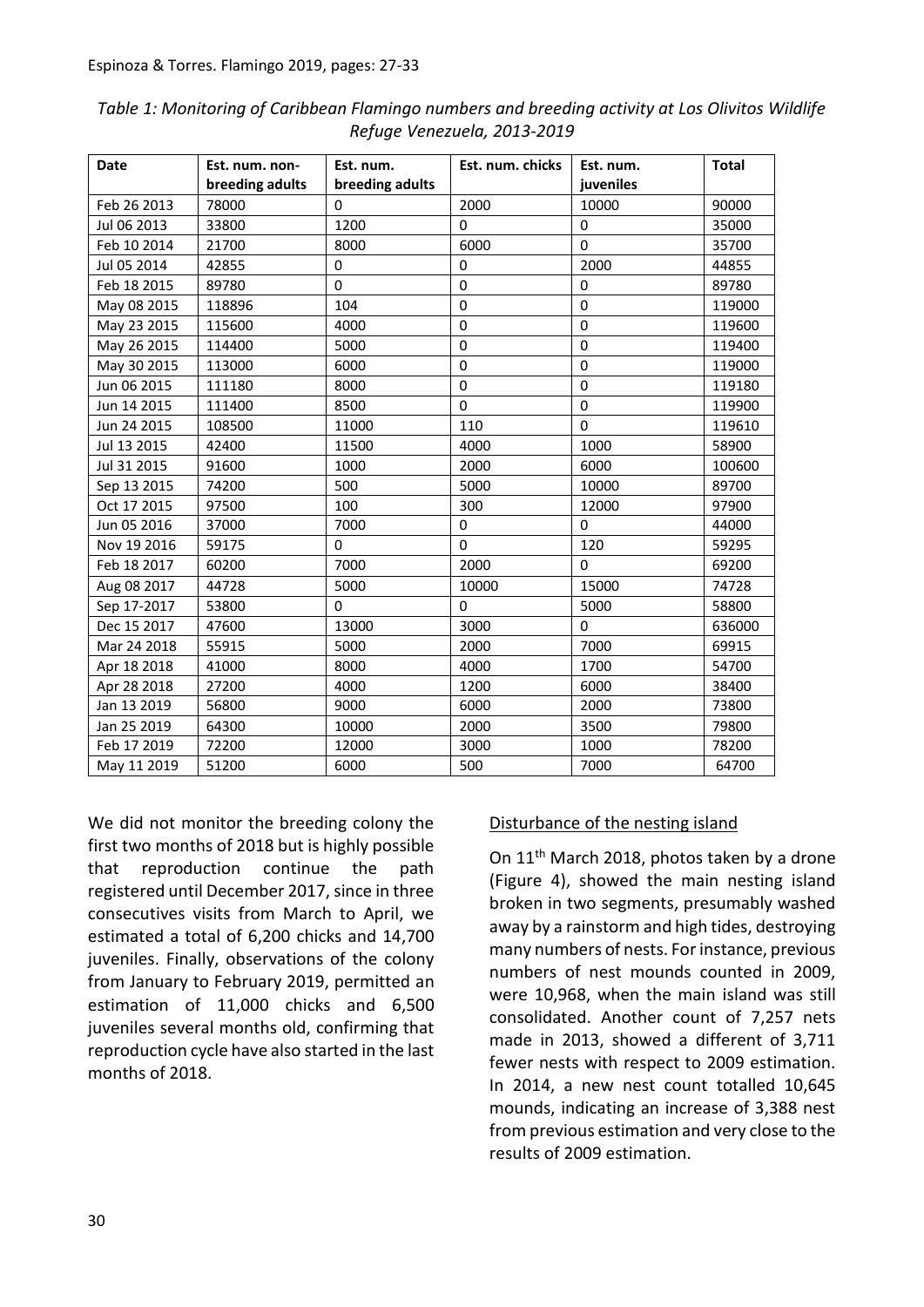

*Figure 4: Flamingo breeding site, showing the breaking of the breeding isle. Photo credit: Rio Verde, 2018.*

#### **Discussion**

Flamingos at Olivitos Wildlife Refuge usually engage on reproduction in any month of the year. Even though, November was no visit during the project, census on December 15, 2017, showed 13,000 breeding flamingos and 3,000 chicks, suggesting that reproductions started earlier in November or even in October. The highest numbers of breeding adults were estimated in June (11,000) and July (11,5000) 2015. Whereas counts of nonbreeding adults made in May and June 2015, were over 100,000 individuals (98,568/visit), with highest numbers observed in May (118,896). This population tendency was not seen in other years. Numbers of chicks present in 17 out of 29 visits, accounted for 54,110 individuals (3,182 chicks/visit), distributed in 11 months of the year.

In Olivitos, the onset of reproduction depends on previous hydrological factors, sometimes excessive high volume of rains and tides keeps flamingos off nesting until water levels stabilize. Yet, the study period as whole may also have coincide with a relative favourable wet period, that may even trigger consecutive months of reproductions like the pattern described for Espinoza and Torres (2012), when flamingos in Olivitos kept reproducing (breeding waves) from August 2010 to July 2012.

In the case of juveniles, the highest estimation numbers (15,000) were observed in August 2017. Later in September we came back to the refuge and there were only 5,000 individual's left. Such differences in both counts, could be attributed to factors like age groups between cohort, that made 67 %, of the juveniles drifted away to other areas of the refuge. On the other hand, juvenile's estimations in July  $13^{th}$  (1,000) and  $31^{st}$  (6,000) 2015, showed an opposite pattern that could be attributed to an increasing number of fledging and growing chicks. This situation was also seen in the censuses on September and October 2015, when juvenile's numbers increased from 10,000 to 12,000. With respect to the absent of chicks during the two visits made in 2016, we think that lack of data will not supports the idea of not reproduction in Olivitos for that particular year. Nevertheless, in Bonaire (with whom we share flamingo populations) breeding activity in 2016, was the lowest in the last 20 years, when only 107 young were observed in October-November at Pekelmeer saline. However, since March 2017, to April 2019, flamingos in Bonaire did not stop breeding (breeding waves) producing a total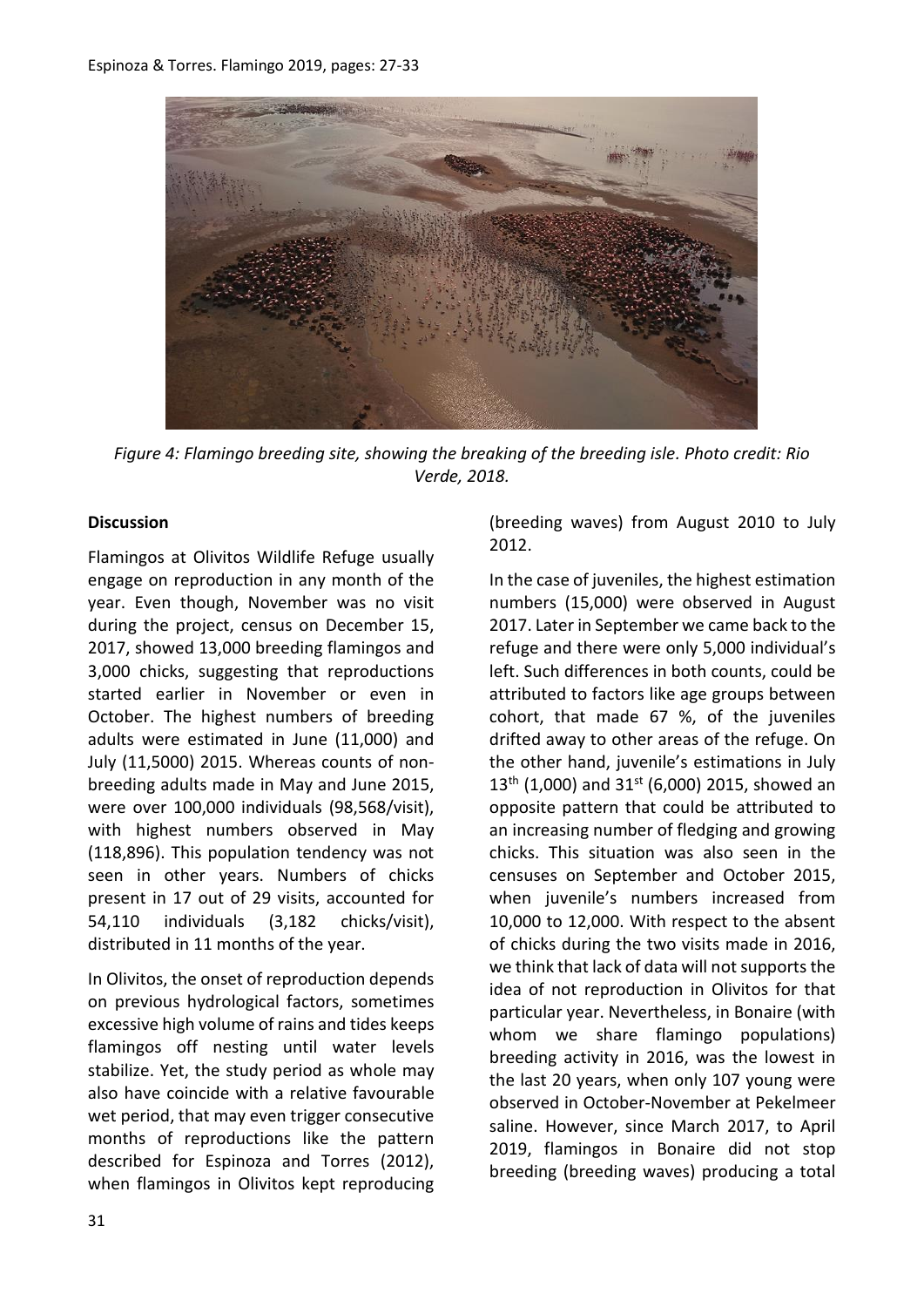of 16,649 young (Frank van Slobe, personal communication).

The importance of solar salt works as alternative feeding place for the flamingo breeding population at the refuge has to be mentioned once again (Espinoza and Perozo 2008), since we strongly believe that is one of the key factors contributing to the conservation and improvement of the

Southern Caribbean flamingo population (Figure 5). We believe our census results are very conservative for an area as large as Los Olivitos, and to improve our estimation numbers (to improve breeding data) the population census should take place at least six-times-per-year. To accomplish this task, we need financial resources to cover boat trips to the area and equipment.



# *Figure 5. Flamingos breeding at Olivitos Wildlife Refuge, VenezuelaL. Torres.* **Acknowledgements**

We would like to express particular thanks to Albenis Avila (Macho), Helimenes Perozo (Pepe), Francis Perozo, Pedro Caldera, Teobaldo Torreblanca (MINEC), Rio Verde, Besly Fores, Vanessa Espinoza and the people from Ancon de Iturre, for caring about conservation of la Ciénaga de Los Olivitos.

#### **References**

Casler, C. L., Este, E. E. & Pardo, H. M. 1994. Breeding of the Greater Flamingo in Western Venezuela. *Colonial Waterbirds,* 17 (1): 28- 34.

Espinoza, F., Parra, L., Aranguren, J., Martino, A., Quijada, M., Pirela, D., Rivero, T., Jiménez, N., Leal, S., and León, E. 2000. Numbers and

distribution of the Caribbean Flamingo in Venezuela. *Waterbirds,* 23: 80-86.

Espinoza, F. & Perozo, H. 2006. Caribbean Flamingo breeding at Cienaga de Los Olivitos Wildlife Refuge, western Venezuela. *Flamingo*, 14.

Espinoza, F. & Perozo, H. 2008. Caribbean Flamingo breeding at Olivitos Wildlife western Venezuela. *Flamingo*, 16.

Espinoza, F. & Torres, L. 2012. Historial de la reproducción de flamencos *(Phoenicopterus ruber)* en el RFSRP Cienaga de Los Olivitos. Período 1999-2012. En: II Taller Internacional Conservación Flamenco caribeño. Celestun, febrero 2013. Yucatan, Mx.